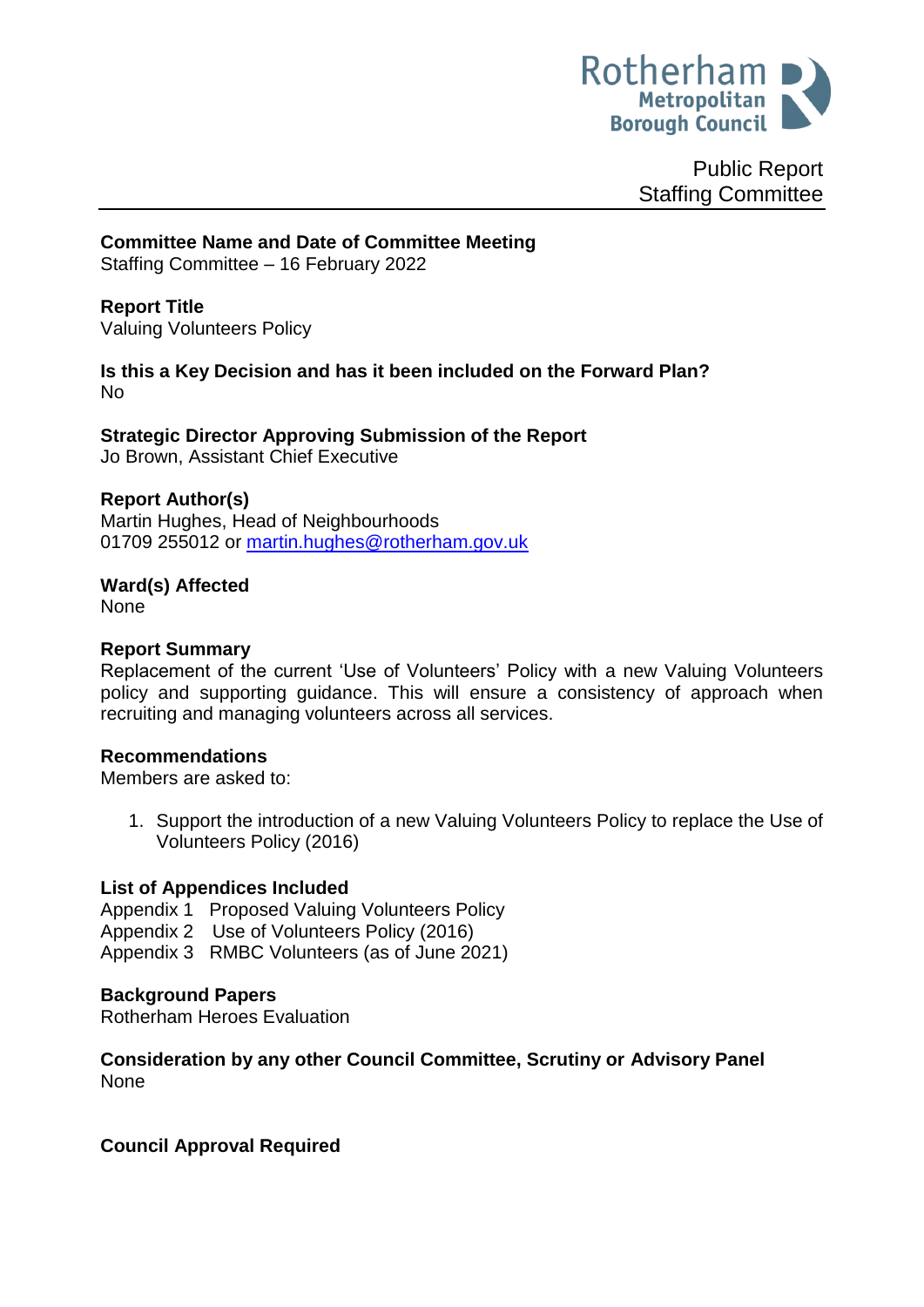# **Exempt from the Press and Public** No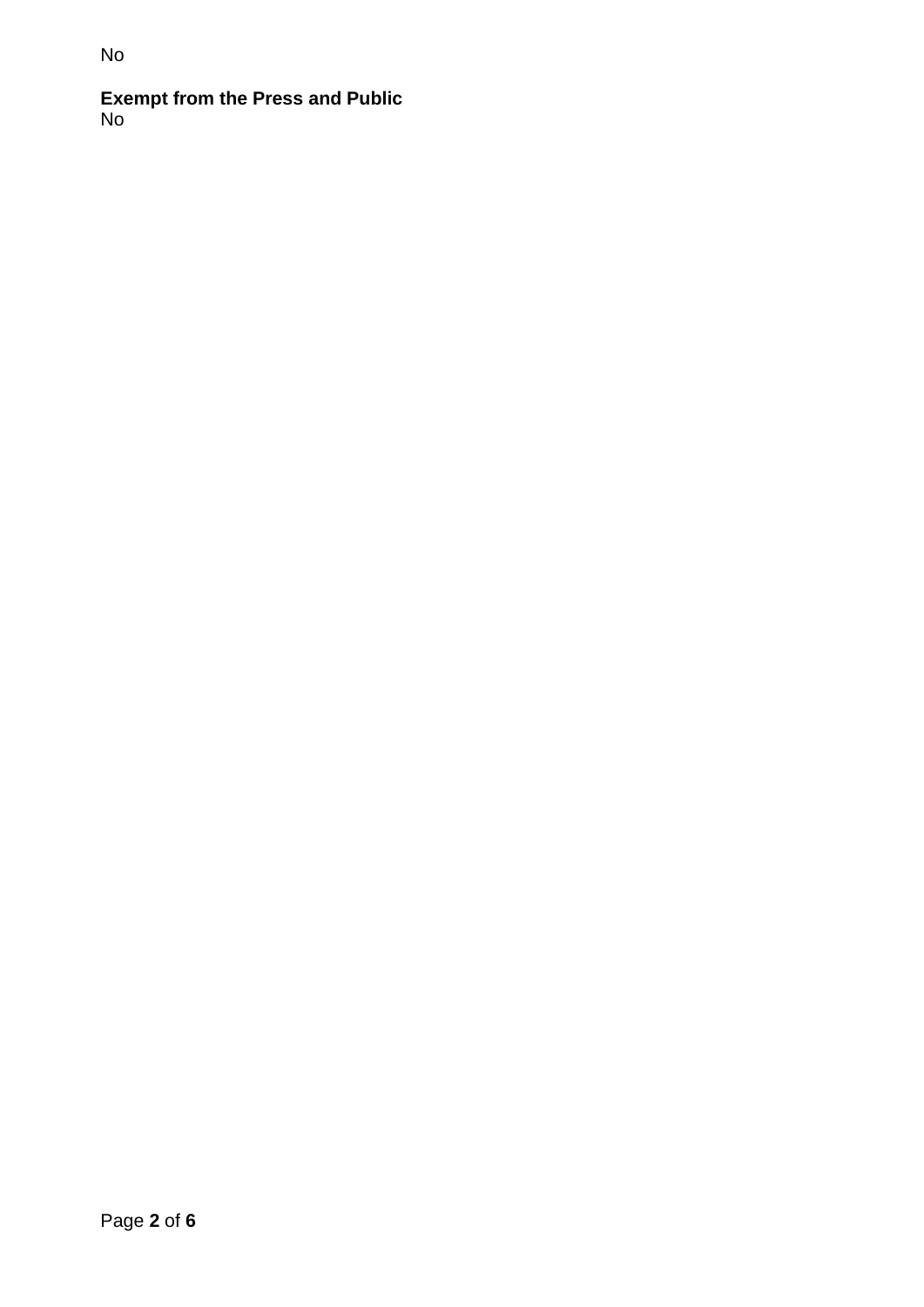### **Valuing Volunteers**

### **1. Background**

- 1.1 The Local Government Association suggests a number of benefits to volunteering. These include, but are not limited to:
	- less reliance on frontline council services
	- decreased demand for social care and/or low-level support
	- people can become role models within their community
	- people feel empowered through learning new skills
	- reduced social isolation or loneliness
	- higher levels of employment
	- training and skills opportunities
	- an increase in volunteering and the development of skills among volunteers
	- better understanding of the social assets within the local community
	- making use of under-utilised community facilities or resources
- 1.2 The National Council for Voluntary Organisations defines volunteering as: *Any activity that involves spending time, unpaid, doing something that aims to benefit the environment or someone (individuals or groups) other than, or in addition to, close relatives. Central to this definition is the fact that volunteering must be a choice freely made by each individual*'.

Volunteers are people who perform activities on behalf of the Council out of their own choice, and do not receive any financial benefit. The Council respect volunteers by building trust and understanding with them to develop a two-way commitment which benefits both the volunteer and the Council.

- 1.3 The Council greatly values the time and effort which volunteers give freely and recognises that volunteers contribute in many ways. Volunteering provides unique benefits to our service users, local communities and to the volunteers themselves. Volunteers are excellent ambassadors, supporters, advocates and champions for the Council's services.
- 1.4 The Rotherham Council Plan 2022-25 commits to expand and promote a range of volunteering opportunities.
- 1.5 Volunteering and Community Action will provide further opportunities for people to get involved in their local area and help deliver the key theme in the Council Plan; Every Neighbourhood Thriving.
- 1.6 One of the positive outcomes of the Coronavirus Pandemic was the increase in volunteering and social action across communities to support neighbours in need. This included the establishment of the Council's Rotherham Heroes programme in March 2020.
- 1.7 An evaluation of the Rotherham Heroes programme was completed in April 2021. It included a recommendation to develop a new fit for purpose Corporate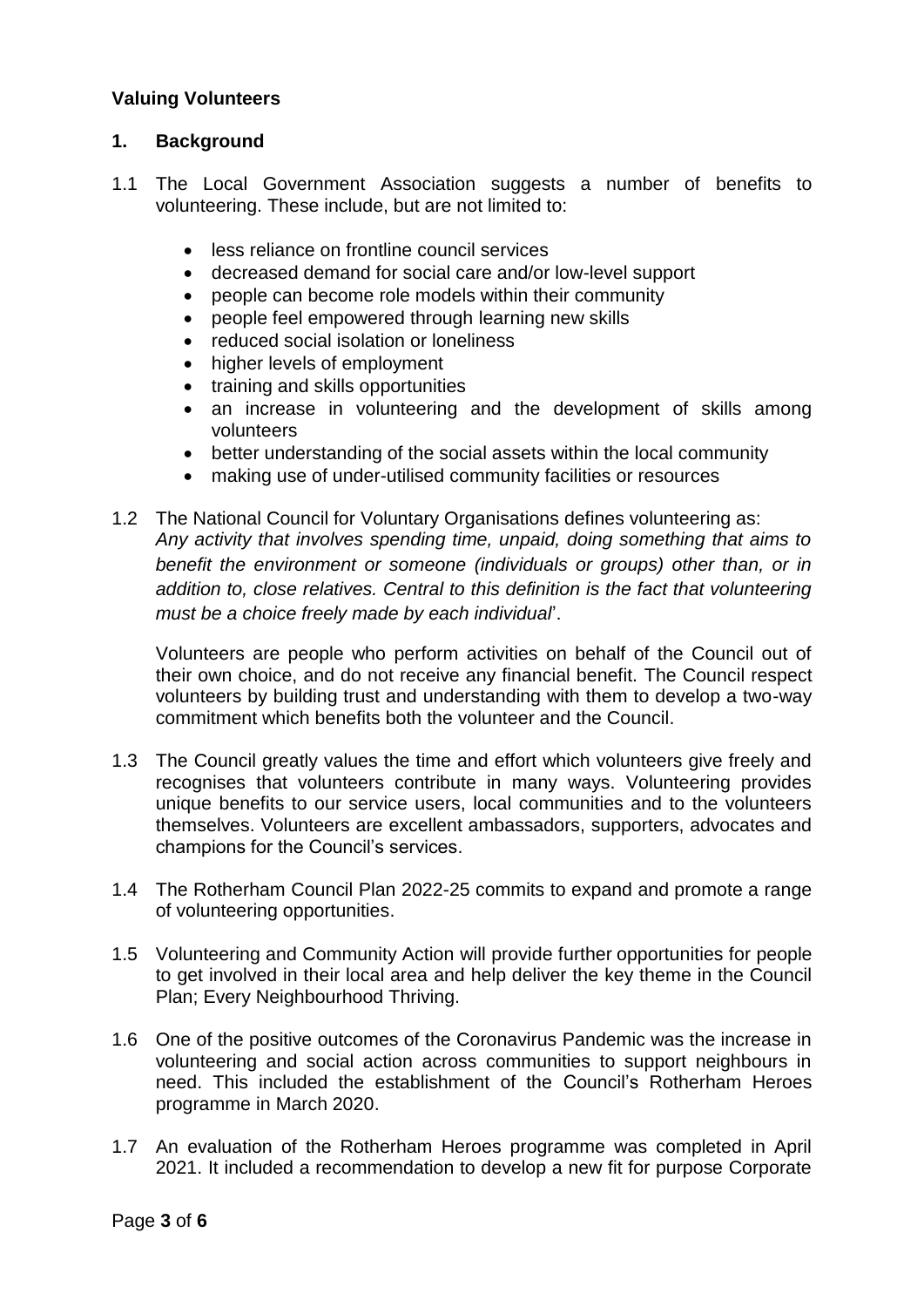Volunteering policy to replace the existing 'Use of Volunteers' policy, which was last updated in September 2016 (see Appendix 2).

### **2. Key Issues**

- 2.1 The Council manages approximately 550 volunteers across a range of services (See Appendix 3).
- 2.2 The Council currently has a 'Use of Volunteers' policy that was last updated in September 2016. During the Rotherham Heroes evaluation, it was noted that the policy has very little visibility across council services and those services that recruit and manage volunteers tend to operate their own systems and practices.
- 2.3 The proposed 'Valuing Volunteers' policy was produced by the Council's Volunteer Co-ordinators and HR officers in consultation with a range of services that currently recruit and manage volunteers and drew upon examples of good practice from the public and voluntary sector (See Appendix 1)
- 2.4 The proposed Valuing Volunteers policy will ensure that standardised processes are being followed by each service, regardless of volunteer role. Guidelines clearly set out what constitutes a volunteer role and how they should be subsequently recruited, managed and supported. Those services that currently have volunteers will be supported to adopt and adapt to the new policy and guidelines by Human Resources.
- 2.5 The proposed Valuing Volunteers policy will expand on the current Use of Volunteers policy. The new policy covers in more detail –
	- Approval process for Volunteers including the need to consult with Trades Unions and employees in the area concerned
	- Equality & Diversity
	- Recruitment Process
	- Role of the Volunteer Supervisor
	- Induction
	- Training & Support
	- Expenses
	- Conduct and Behaviour
	- Insurance, Health & Safety
	- Records & Confidentiality
	- Problems & Complaints
	- Review & Monitoring
- 2.6 To increase visibility the new policy will be promoted internally via e-bulletins and the Wider Leadership Team. It is hoped that the policy will inspire teams to focus on treating volunteers well and that it will assist in the delivery of their services.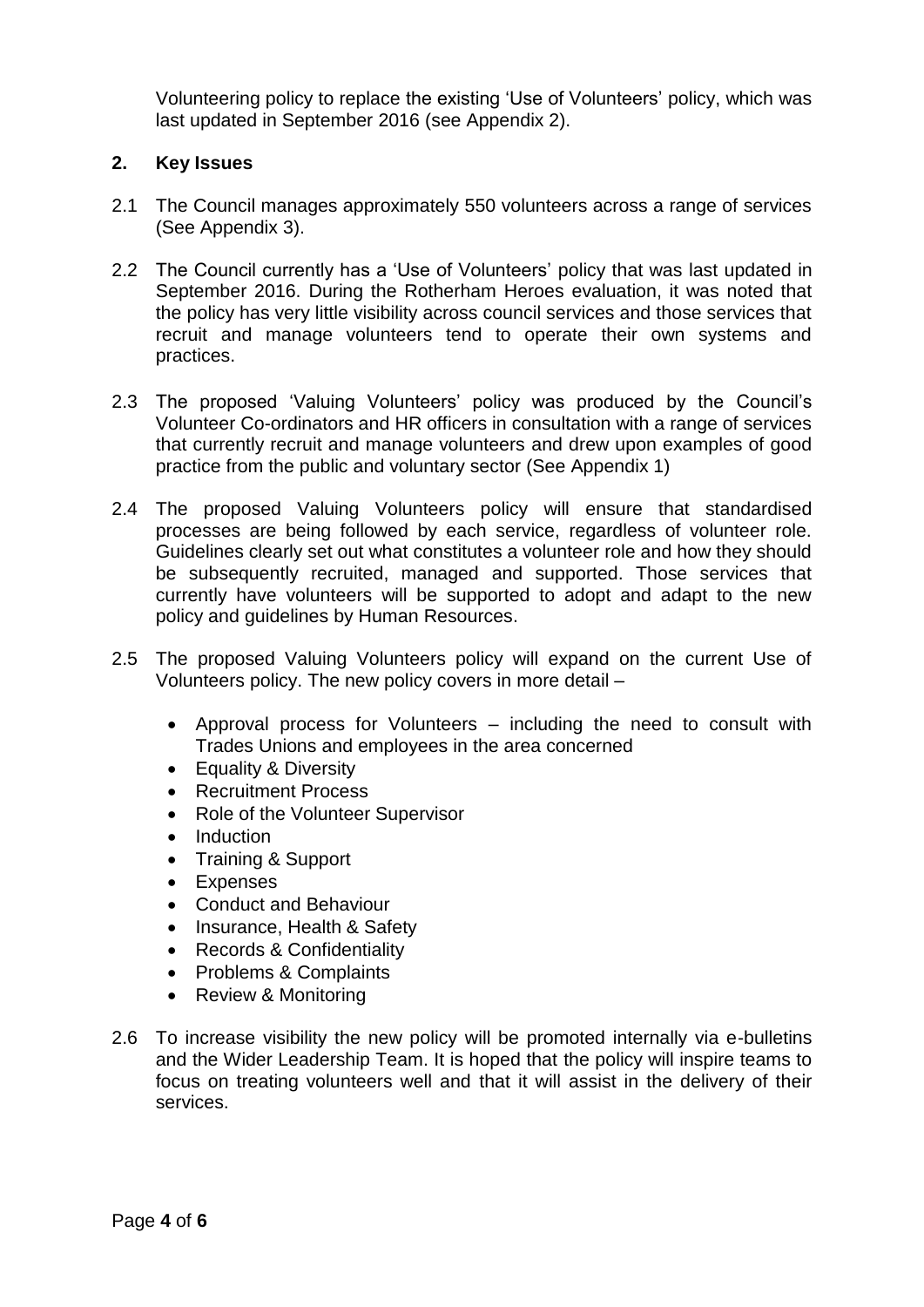## **3. Options considered and recommended proposal**

- 3.1 There are two options available
	- i. Retain the existing 'Use of Volunteers' policy
	- ii. Replace the current policy with the new Valuing Volunteers policy

Option 2 is recommended

### **4. Consultation on proposal**

4.1 The proposed 'Valuing Volunteers' policy was produced in consultation with a range of services that currently recruit and manage volunteers and drew upon examples of good practice from the public and voluntary sector

### **5. Timetable and Accountability for Implementing this Decision**

5.1 If agreed, the policy will be published and promoted internally from March 2022.

### **6. Financial and Procurement Advice and Implications (to be written by the relevant Head of Finance and the Head of Procurement on behalf of s151 Officer)**

- 6.1 There are no direct procurement implications arising from the recommendations detailed in this report.
- 6.2 There are no additional financial impacts on the Councils budget as a result of the recommendations within this report, whilst the policy allows for the claiming of expenses, these are expected to be minimal. The introduction of the policy may see potential savings made as a result of less reliance on frontline Council services and decreased demand for Council services in areas such as Adult Social Care.

### **7. Legal Advice and Implications (to be written by Legal Officer on behalf of Assistant Director Legal Services)**

7.1 Volunteers do not have the rights of employees or workers. However, RMBC needs to ensure when using volunteers, they have relevant health and safety procedures and data protection policies in place.

### **8. Human Resources Advice and Implications**

8.1 The HR implications are in the main body of the report.

## **9. Implications for Children and Young People and Vulnerable Adults**

9.1 Volunteering opportunities within CYPS and ASC may have a positive impact on the welfare of children and young people and vulnerable adults.